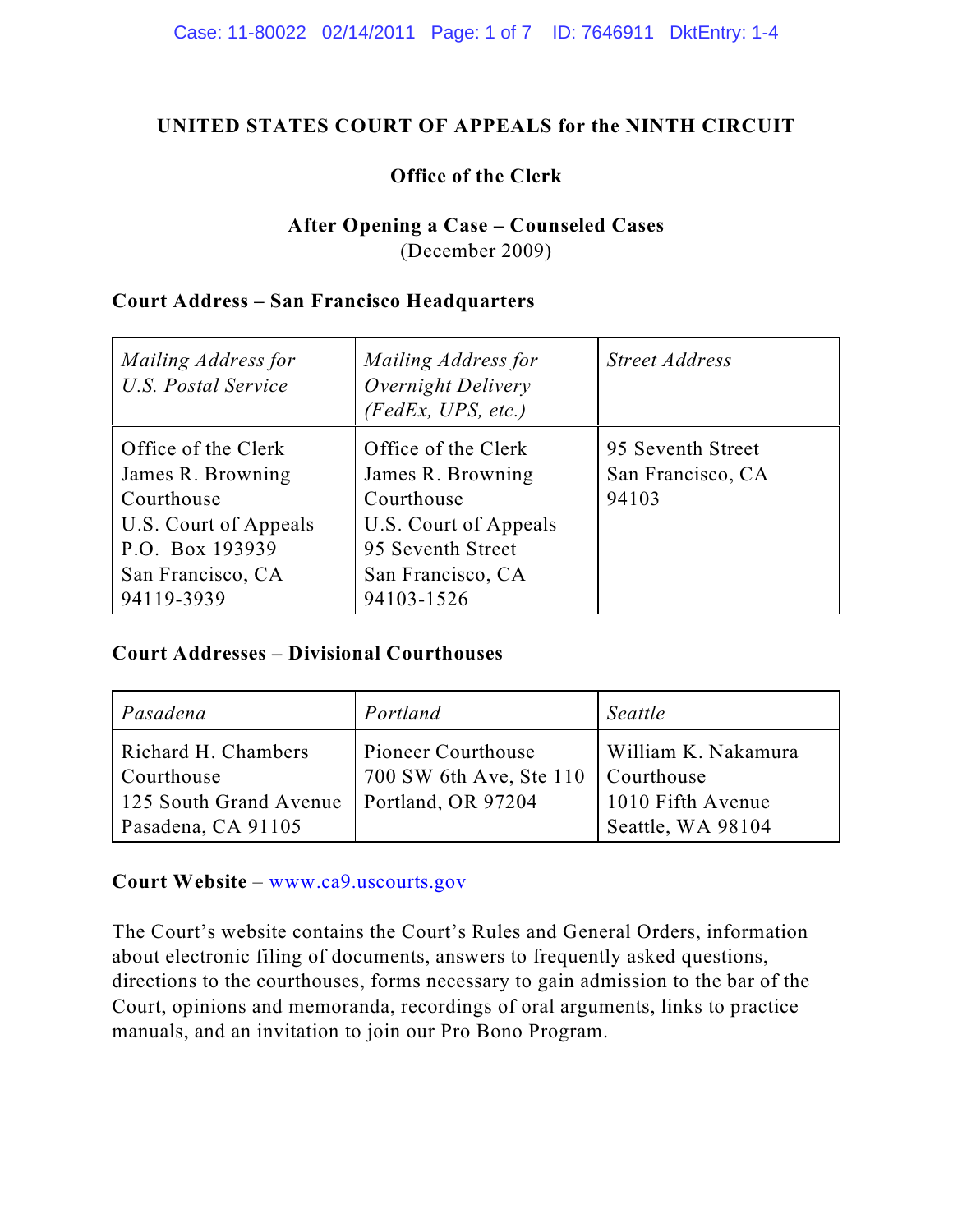| <b>Court Phone List</b>                                                                                   |                                |
|-----------------------------------------------------------------------------------------------------------|--------------------------------|
|                                                                                                           |                                |
| 14-day Telephone Extension for Briefs<br>Northern & Eastern California, Hawaii,<br>Arizona, Nevada, Guam, |                                |
| Eastern & Western Washington, Idaho,                                                                      |                                |
| Montana, Oregon, Alaska (Seattle).  (206) 224-2210                                                        |                                |
|                                                                                                           |                                |
|                                                                                                           |                                |
| CJA Matters (Operations Unit) $\dots \dots \dots \dots \dots \dots \dots \dots$ (415) 355-7920            |                                |
|                                                                                                           |                                |
|                                                                                                           |                                |
|                                                                                                           | cmecf ca9help@ca9.uscourts.gov |
|                                                                                                           |                                |
|                                                                                                           |                                |
|                                                                                                           |                                |
|                                                                                                           |                                |
|                                                                                                           |                                |
| Divisional Court Offices:                                                                                 |                                |
|                                                                                                           |                                |
|                                                                                                           |                                |
|                                                                                                           |                                |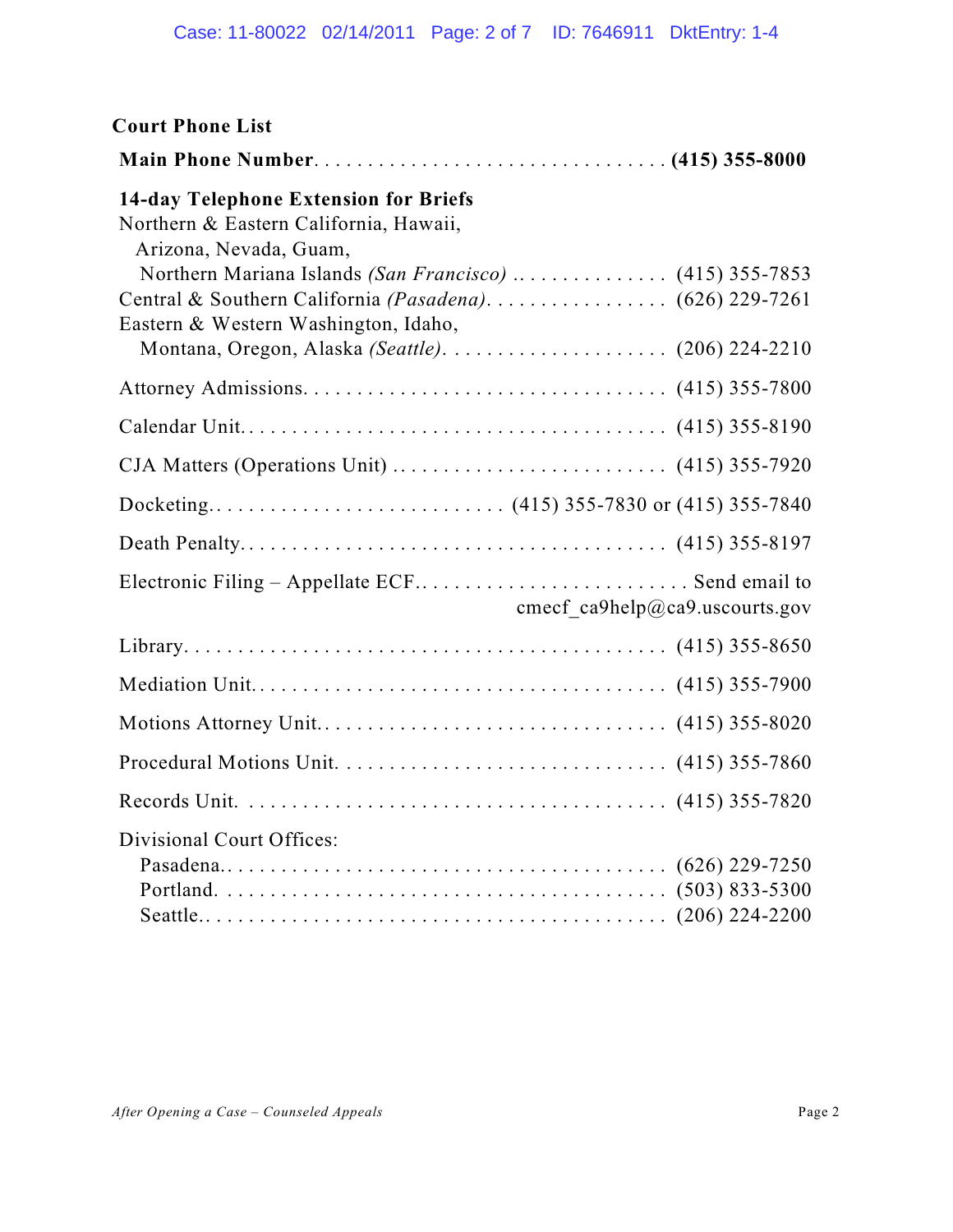# **Electronic Case Filing**

The Ninth Circuit's Appellate ECF (Electronic Case Files) system is mandatory for all attorneys filing in the Court, unless they are granted an exemption. All non-exempted attorneys who appear in an ongoing case are required to register for and to use the Appellate ECF syste[m. Registration](http://pacer.psc.uscourts.gov/announcements/general/ea_filer.html) and information about ECF is available on the Court's website at [www.ca9.uscourts.gov](http://www.ca9.uscourts.gov/cmecf/view.php?pk_id=0000000098#section-registration) under *Electronic Filing–ECF.* Read the [Circuit Rules](http://www.ca9.uscourts.gov/rules/), especially Ninth Circuit Rule 25-5, for guidance on Appellate ECF, including which documents can and cannot be filed electronically.

### **Rules of Practice**

The Federal Rules of Appellate Procedure (Fed. R. App. P.), the Ninth Circuit Rules (9th Cir. R.) and the General Orders govern practice before this Court. The rules are available on the Court's website at [www.ca9.uscourts.gov](http://www.ca9.uscourts.gov) under *Rules.*

### **Practice Resources**

The Court has prepared a practice guide video entitled *Perfecting Your Appeal*. The video may be viewed for free on the Court's website at [www.ca9.uscourts.gov](http://www.ca9.uscourts.gov) under *FAQs, Forms and Instructions* -> *Guides and Legal Outlines*, and may be purchased through the Clerk's office in San Francisco for \$15.00. Continuing legal education credit for viewing this videotape is available in most jurisdictions.

## **Admission to the Bar of the Ninth Circuit**

All attorneys practicing before the Court must be admitted to the Bar of the Ninth Circuit. Fed. R. App. P. 46(a); 9th Cir. R. 46-1.1 & 46-1.2.

To apply for admission, obtain an application (on the Court's website at [www.ca9.uscourts.gov](http://www.ca9.uscourts.gov) under *Forms* or by calling (415) 355-7800) and submit it to the Clerk's Office in San Francisco with the admission fee of \$190.00. Make checks payable to Clerk, U.S. Court of Appeals. It takes 4 to 6 weeks to receive a certificate of admission.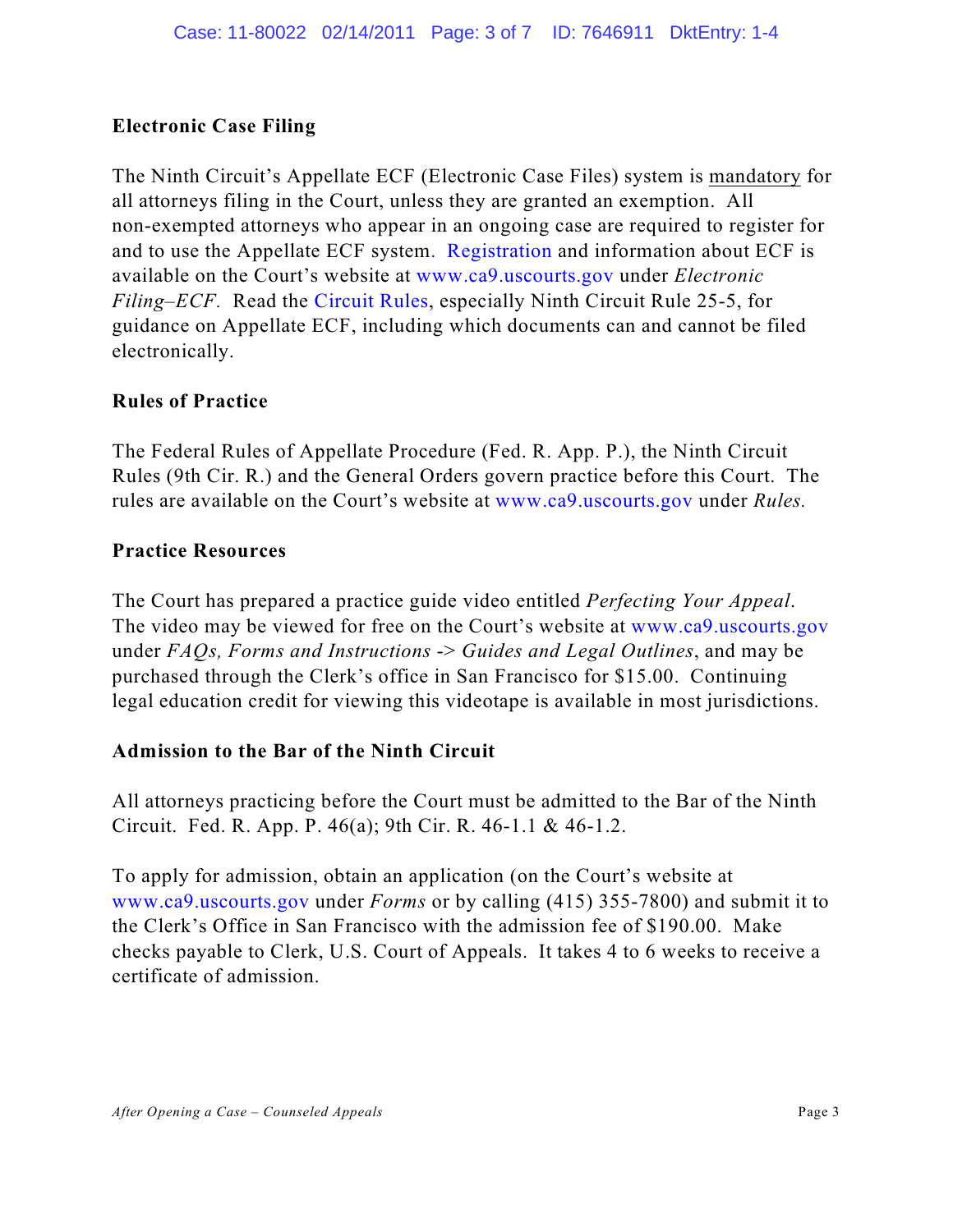### **Notice of Change of Address**

Counsel who are registered for Appellate ECF must update their personal information, including street addresses and/or email addresses, online at: [https://pacer.psc.uscourts.gov/psco/cgi-bin/cmecf/ea-login.pl](https://pacer.psc.uscourts.gov/psco/cgi-bin/cmecf/ea-login.pl%20) 9th Cir. R. 46-3.

Counsel who have been granted an exemption from using Appellate ECF must file a written change of address with the Court. 9th Cir. R. 46-3.

### **Motions Practice**

Following are some of the basic points of motion practice, governed by Fed. R. App. P. 27 and 9th Cir. R. 27-1 through 27-13.

- Neither a notice of motion nor a proposed order is required. Fed. R. App. P.  $27(a)(2)(C)(ii)$ , (iii).
- Motions may be supported by an affidavit or declaration. 28 U.S.C. § 1746.
- Each motion should provide the position of the opposing party. Circuit Advisory Committee Note to Rule 27-1(5); 9th Cir. R. 31-2.2(b)(6).
- A response to a motion is due 10 days from the service of the motion. Fed. R. App. P.  $27(a)(3)(A)$ . The reply is due 7 days from service of the response. Fed. R. App. P. 27(a)(4); Fed. R. App. P. 26(c).
- A response requesting affirmative relief and/or relief by a date certain must include that request in the caption. Fed. R. App. P.  $27(a)(3)(B)$ .
- A motion filed after a case has been scheduled for oral argument, has been argued, is under submission or has been decided by a panel, must include on the initial page and/or cover the date of argument, submission or decision and, if known, the names of the judges on the panel. 9th Cir. R. 25-4.

## **Emergency or Urgent Motions**

All emergency and urgent motions must conform with the provisions of 9th Cir. R. 27-3. Note that a motion requesting procedural relief (e.g., an extension of time to file a brief) is *not* the type of matter contemplated by 9th Cir. R. 27-3. Circuit Advisory Committee Note to 27-3(3).

Prior to filing an emergency motion, the moving party *must* contact an attorney in the Motions Unit in San Francisco at (415) 355-8020.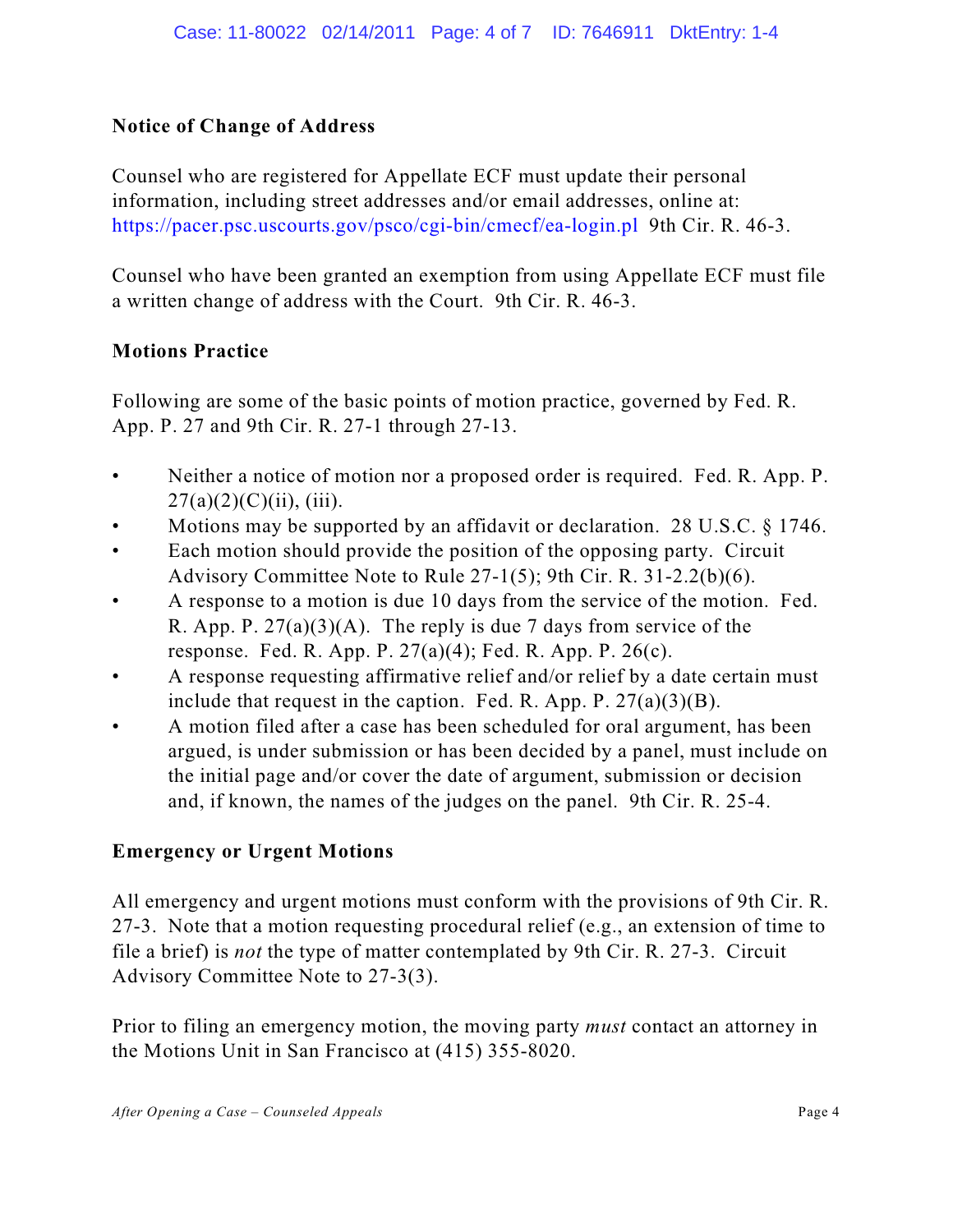When it is absolutely necessary to notify the Court of an emergency outside of standard office hours, the moving party shall call (415) 355-8000. Keep in mind that this line is for true emergencies that cannot wait until the next business day (e.g., an imminent execution or removal from the United States).

# **Briefing Schedule**

The Court issues the briefing schedule at the time the appeal is docketed.

Certain motions (e.g., a motion for dismissal) automatically stay the briefing schedule. 9th Cir. R. 27-11.

The opening and answering brief due dates (and any other deadline set for a date certain by the Court) are not subject to the additional time described in Fed. R. App. P. 26(c). The early filing of appellant's opening brief does not advance the due date for appellee's answering brief. 9th Cir. R. 31-2.1.

# **Extensions of Time to file a Brief**

A party may seek *either* an oral or written extension of time.

## *Oral Extension*

If good cause is shown, the clerk may grant a single extension of no more than 14 days to file an opening, answering or reply brief. 9th Cir. R. 31-2.2(a). You must inform opposing counsel of your plan to request an extension of time before contacting the clerk. If an oral extension is granted, the moving party will not receive any further extensions of time unless the moving party can demonstrate extraordinary circumstances. You may apply for an oral extension by calling:

- Northern & Eastern California, Hawaii, Guam, Arizona, Northern Mariana Islands, Nevada: (415) 355-7853
- Central & Southern California: (626) 229-7261
- Eastern & Western Washington, Idaho, Montana, Oregon, Alaska: (206) 224-2210

## *Written Extension*

Requests for extensions of more than 14 days will be granted only upon a written motion supported by a showing of diligence and substantial need. This motion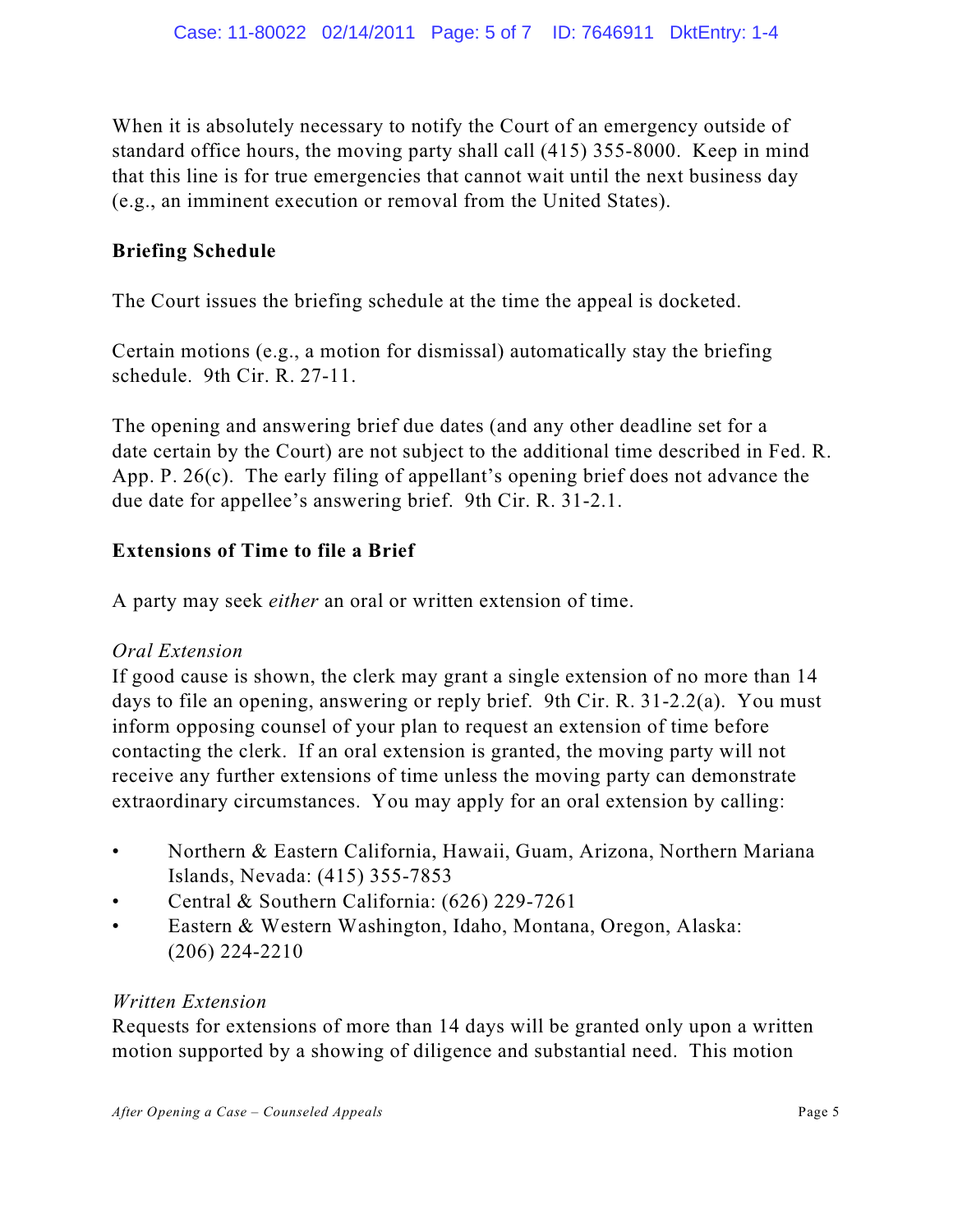shall be filed at least 7 days before the due date for the brief. The motion shall be accompanied by an affidavit or declaration that includes all of the information listed at 9th Cir. R. 31-2.2(b).

The Court will ordinarily adjust the schedule in response to an initial motion. Circuit Advisory Committee Note to Rule 31-2.2. The Court expects that the brief will be filed within the requested period of time. *Id.* 

## **Contents of Briefs**

The required components of a brief are set out at Fed. R. App. P. 28 and 32, and 9th Cir. R. 28-2, 32-1 and 32-2.

## **Excerpts of Record**

The Court requires excerpts of record rather than an appendix. 9th Cir. R. 30- 1.1(a). Appellant shall file 4 separately-bound excerpts of record with white covers at the time the Opening Brief is filed, and shall serve one copy on each party. 9th Cir. R. 30-1.3. Please review 9th Cir. R. 30-1.3 through 30-1.6 to see a list of the specific contents and format.

For excerpts that exceed 75 pages, the first volume must comply with 9th Cir. R. 30-1.6(a). Excerpts exceeding 300 pages must be filed in multiple volumes. 9th Cir. R. 30-1.6(b).

Appellee may file supplemental excerpts and appellant may file further excerpts. 9th Cir. R. 30-1.7 and 30-1.8. If you are an appellee responding to a pro se brief that did not come with excerpts, then your excerpts need only include the contents set out at 9th Cir. R. 30-1.7.

## **Mediation Program**

Mediation Questionnaires are required in all civil cases except cases in which the appellant is proceeding pro se, habeas cases (28 U.S.C. §§ 2241, 2254 and 2255) and petitions for writs (28 U.S.C. § 1651). 9th Cir. R. 3-4. They are not required in criminal cases.

The Mediation Questionnaire is available on the Court's website at